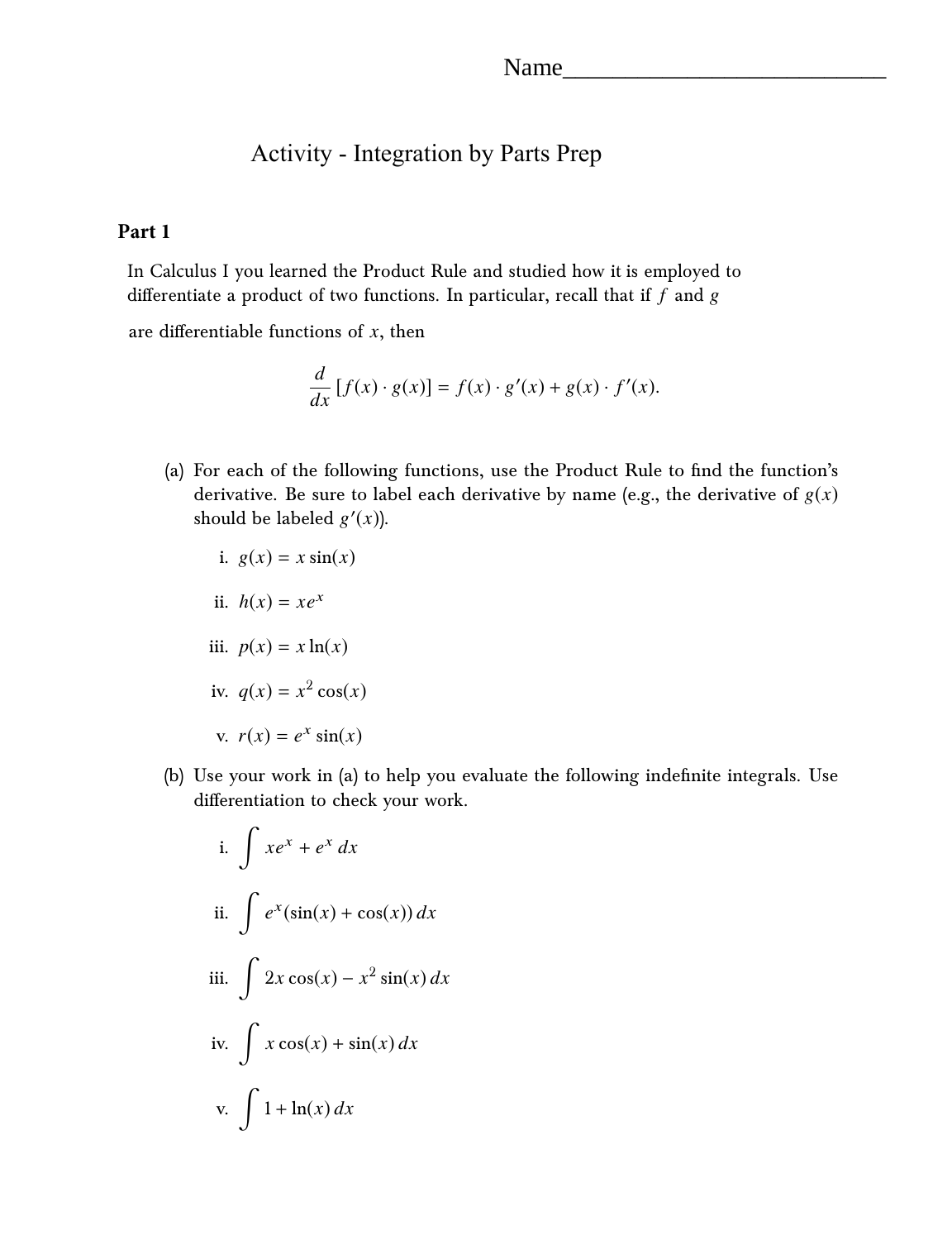(c) Observe that the examples in (b) work nicely because of the derivatives you were asked to calculate in (a). Each integrand in (b) is precisely the result of differentiating one of the products of basic functions found in (a). To see what happens when an integrand is still a product but not necessarily the result of differentiating an elementary product, we consider how to evaluate

$$
\int x \cos(x) \, dx.
$$

i. First, observe that

$$
\frac{d}{dx}\left[x\sin(x)\right] = x\cos(x) + \sin(x).
$$

Integrating both sides indefinitely and using the fact that the integral of a sum is the sum of the integrals, we find that

$$
\int \left( \frac{d}{dx} \left[ x \sin(x) \right] \right) dx = \int x \cos(x) dx + \int \sin(x) dx.
$$

In this last equation, evaluate the indefinite integral on the left side as well as the rightmost indefinite integral on the right.

- ii. In the most recent equation from (i.), solve the equation for the expression  $\int x \cos(x) dx$ .
- iii. For which product of basic functions have you now found the antiderivative?

#### **Part 2**

Evaluate each of the following indefinite integrals. Check each antiderivative that you find by differentiating.

- (a) R *te*−<sup>t</sup> *dt*
- (b)  $\int 4x \sin(3x) dx$
- (c)  $\int z \sec^2(z) dz$
- (d)  $\int x \ln(x) dx$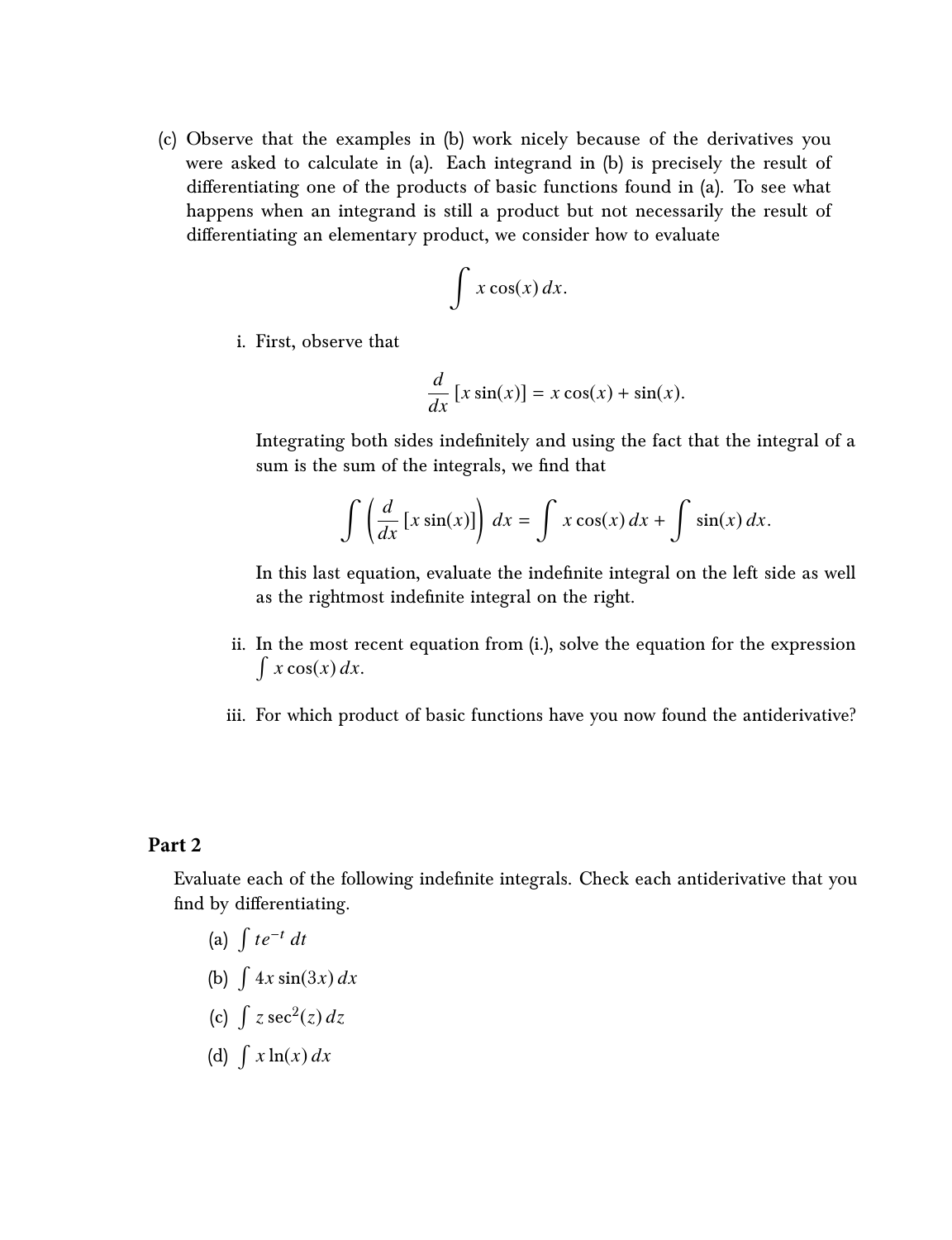### **Part 3.**

Evaluate each of the following indefinite integrals, using the provided hints.

- (a) Evaluate  $\int \arctan(x) dx$  by using Integration by Parts with the substitution  $u = \arctan(x)$  and  $dv = 1 dx$ .
- (b) Evaluate  $\int \ln(z) dz$ . Consider a similar substitution to the one in (a).
- (c) Use the substitution  $z = t^2$  to transform the integral  $\int t^3 \sin(t^2) dt$  to a new integral in the variable *z*, and evaluate that new integral by parts.
- (d) Evaluate  $\int s^5 e^{s^3} \, ds$  using an approach similar to that described in (c).
- (e) Evaluate  $\int e^{2t} \cos(e^t) dt$ . You will find it helpful to note that  $e^{2t} = e^t \cdot e^t$

## **Part 4.**

Evaluate each of the following indefinite integrals.

(a) 
$$
\int x^2 \sin(x) dx
$$
  
\n(b)  $\int t^3 \ln(t) dt$   
\n(c)  $\int e^z \sin(z) dz$   
\n(d)  $\int s^2 e^{3s} ds$   
\n(e)  $\int t \arctan(t) dt$   
\n(Hint: At a certain point in this problem, it is very helpful to note that  
\n $\frac{t^2}{1+t^2} = 1 - \frac{1}{1+t^2}$ .)